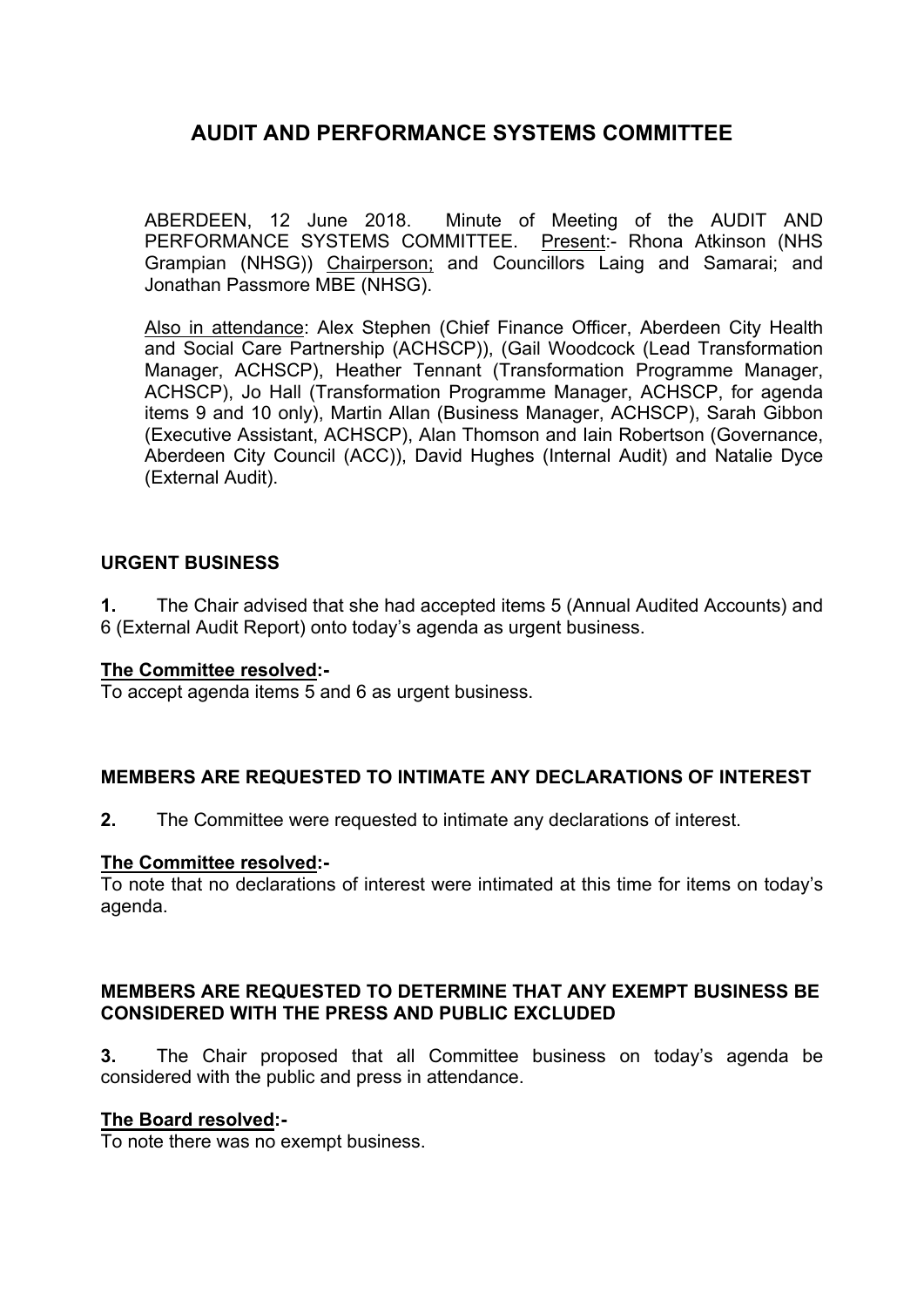12 June 2018

### **MINUTE OF PREVIOUS MEETING - 10 APRIL 2018**

**4.** The Committee had before it the minute of the previous meeting of 10 April 2018.

In reference to item 4 (Minute of Previous Meeting), Martin Allan (Business Manager, ACHSCP) advised that the strategic risk register was not on today's agenda but explained that work was ongoing to address issues raised by Board members at the workshop on 24 April. He highlighted that the review would adhere to the requirements outlined in the Board Assurance and Escalation Framework and advised that the revised risk register and risk appetite statement would be presented to the Committee's next meeting on 11 September 2018; and

In reference to item 5 (Local Code of Governance), Alex Stephen (Chief Finance Officer, ACHSCP) advised that this would also be presented to the Committee's next meeting in September.

#### **The Committee resolved:-**

- (i) to approve the minute as a correct record; and
- (ii) otherwise note the information provided.

#### **VERBAL UPDATE - PROGRESS ON THE DEVELOPMENT OF A CONTRACTS REGISTER**

**5.** Alex Stephen (Chief Finance Officer, ACHSCP) advised that progress on the development of an IJB contracts register was ahead of schedule and it was his intention to present this to the Committee's next meeting. Mr Stephen explained that the register would cover both grants and commissioned services and confirmed that no contracts were due to expire between today's meeting and the Committee's next meeting on 11 September 2018.

#### **The Committee resolved:-**

To note the information provided.

#### **ANNUAL AUDITED ACCOUNTS**

**6.** The Committee had before it a report by the Alex Stephen which asked the Committee to consider and approve the audited final accounts for 2017/18.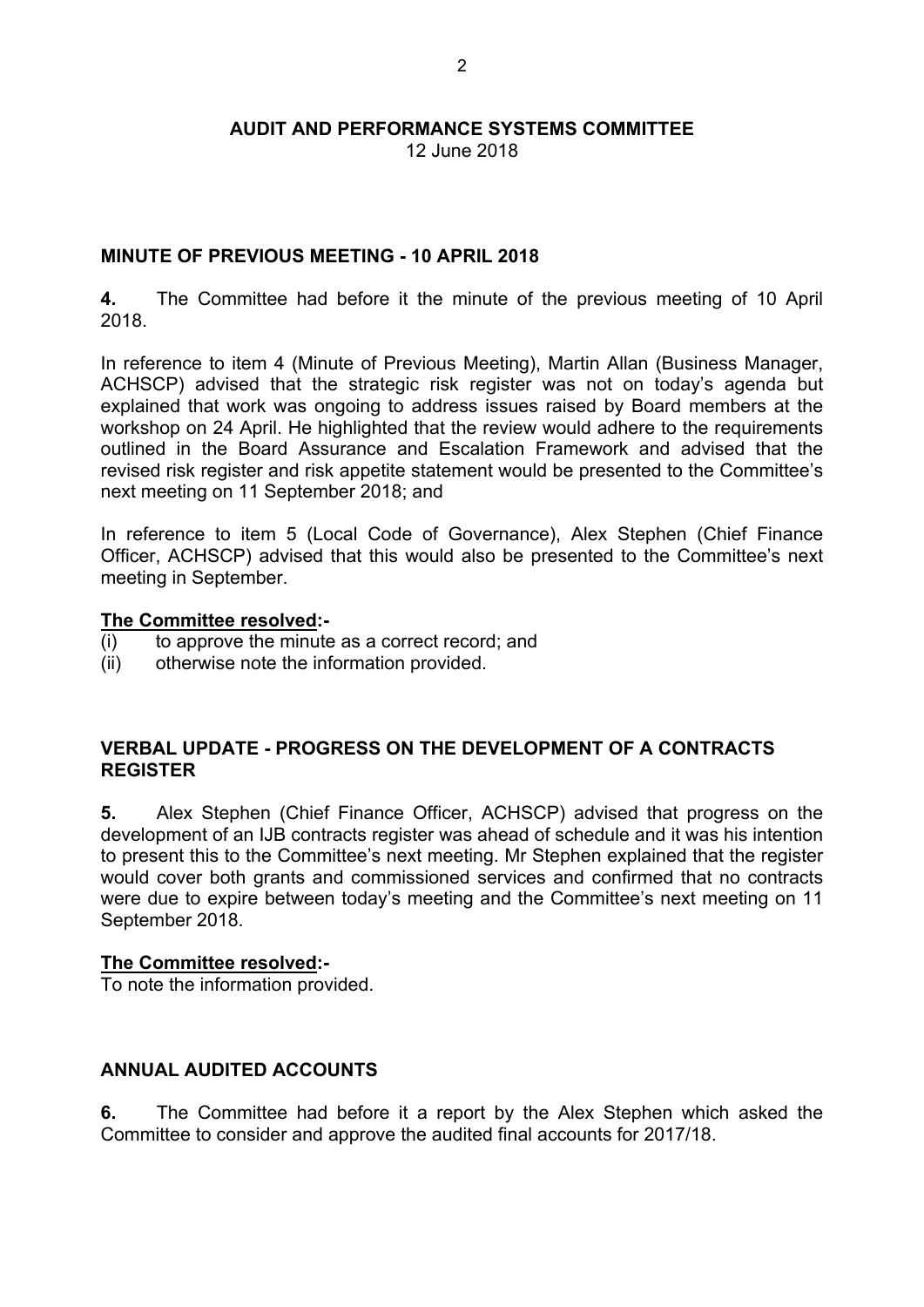12 June 2018

# **The report recommended:-**

That the Committee

- (a) Consider and agree the Integration Joint Board's audited accounts for 2017/18, as attached at appendix A;
- (b) Instruct Officers to submit the approved audited accounts to NHS Grampian and Aberdeen City Council; and
- (c) Instruct the Chief Finance Officer to sign the representation letter, as attached at appendix B.

Alex Stephen advised that no changes had been made to the figures that had been set out in the unaudited accounts at the IJB on 22 May 2018. He noted that the use of terminology and language had been reviewed, and additional commentary had been inserted into the narrative section to reflect comments made by the Board, otherwise no substantive changes had been made. Mr Stephen advised that the Committee had the authority to approve the annual accounts and requested that it do so, in order for the accounts to be presented to Aberdeen City Council and NHS Grampian.

# **The Committee resolved:-**

- (i) to agree the Integration Joint Board's audited Accounts for 2017/18, as attached at appendix A;
- (ii) to instruct the Chief Finance Officer to submit the approved audited accounts to NHS Grampian and Aberdeen City Council; and
- (iii) to instruct the Chief Finance Officer to sign the representation letter, as attached at appendix B.

# **EXTERNAL AUDIT REPORT (ISA 260)**

**7.** The Committee had before it a report by Alex Stephen which introduced the external audit report ISA 260: for discussion and noting.

#### **The report recommended:-**

That the Committee

- (a) Note the content of the ISA 260: Audit report, as at appendix A; and
- (b) Note that the full external audit report will be presented to the Committee in September 2018.

Natalie Dyce (External Audit) advised that External Audit had issued an unqualified opinion of the accounts, with no audit recommendations. She explained that IJB financial reporting was in line with statutory requirements and no audit misstatements had been identified during the audit. Ms Dyce provided an overview of the materiality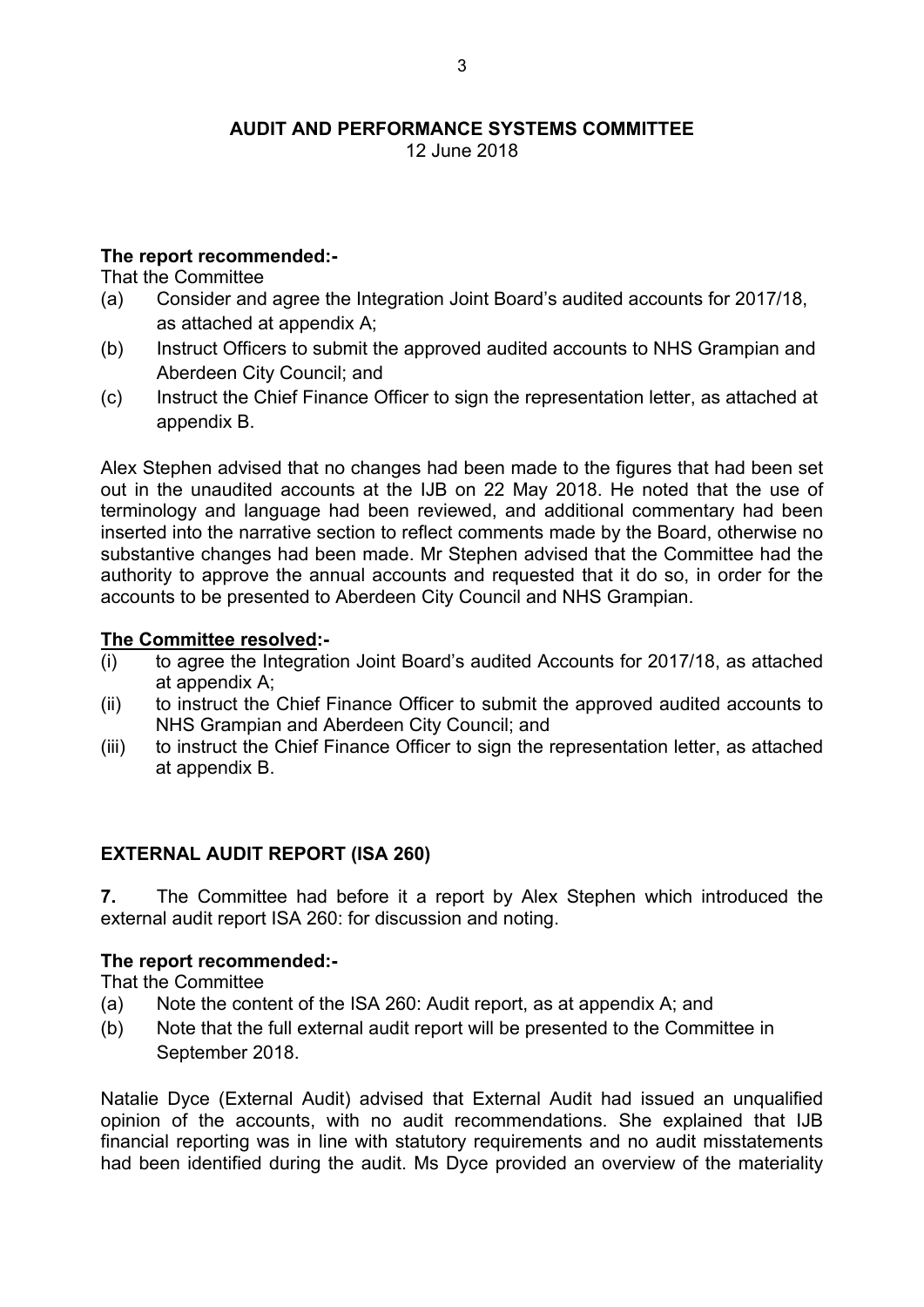12 June 2018

and risks to the IJB but noted there were no specific areas which required members' attention. As such, an audit action plan had not been prepared and External Audit was satisfied that the one outstanding recommendation from 2016-17 had been actioned and closed off. She added that External Audit would present a further report to Committee on 11 September 2018 which would cover the wider scope areas outlined within Audit Scotland's Code of Audit Practice and this would complete the 2017-18 annual audit process.

Thereafter there were questions and comments on (1) the definition of financial sustainability; (2) how to set out tolerance levels and evidence budget monitoring controls, particularly for variances to align with best practice; and (3) if External Audit could provide guidance on how the Board could effectively capture non-financial benefits achieved through transformation, as this had proven to be an area of challenge for the IJB.

#### **The Committee resolved:-**

- (i) to note the content of the ISA 260: Audit report, as at appendix A; and
- (ii) to note that the full external audit report would be presented to the Committee in September 2018.

# **INTERNAL AUDIT REPORT**

**8.** The Committee had before it a report by David Hughes (Chief Internal Auditor) which presented the outcome of the planned audit of Care Management that was included in the 2017/18 Internal Audit Plan for Aberdeen City Council.

#### **The report recommended:-**

That the Committee review, discuss and comment on the issues raised within this report.

David Hughes provided an overview of the planned audit of Care Management which had been presented to Committee as per the audit sharing protocol between this Committee and the Council's Audit, Risk and Scrutiny Committee. The audit had found that written procedures and records needed to be updated; and a number of payments for care had not been processed through the Care First system. He noted that Internal Audit had made a number of recommendations to the Service to improve future practice and ensure regulatory compliance which had all been accepted by Management.

Thereafter there were questions and comments on (1) the level of risk to the IJB if payments for care were not all being processed through the Care First system; (2) the arrangements the Partnership had put in place to monitor the Care First system; (3) the remits of the Care First Working Group and Self-Directed Support Programme Board;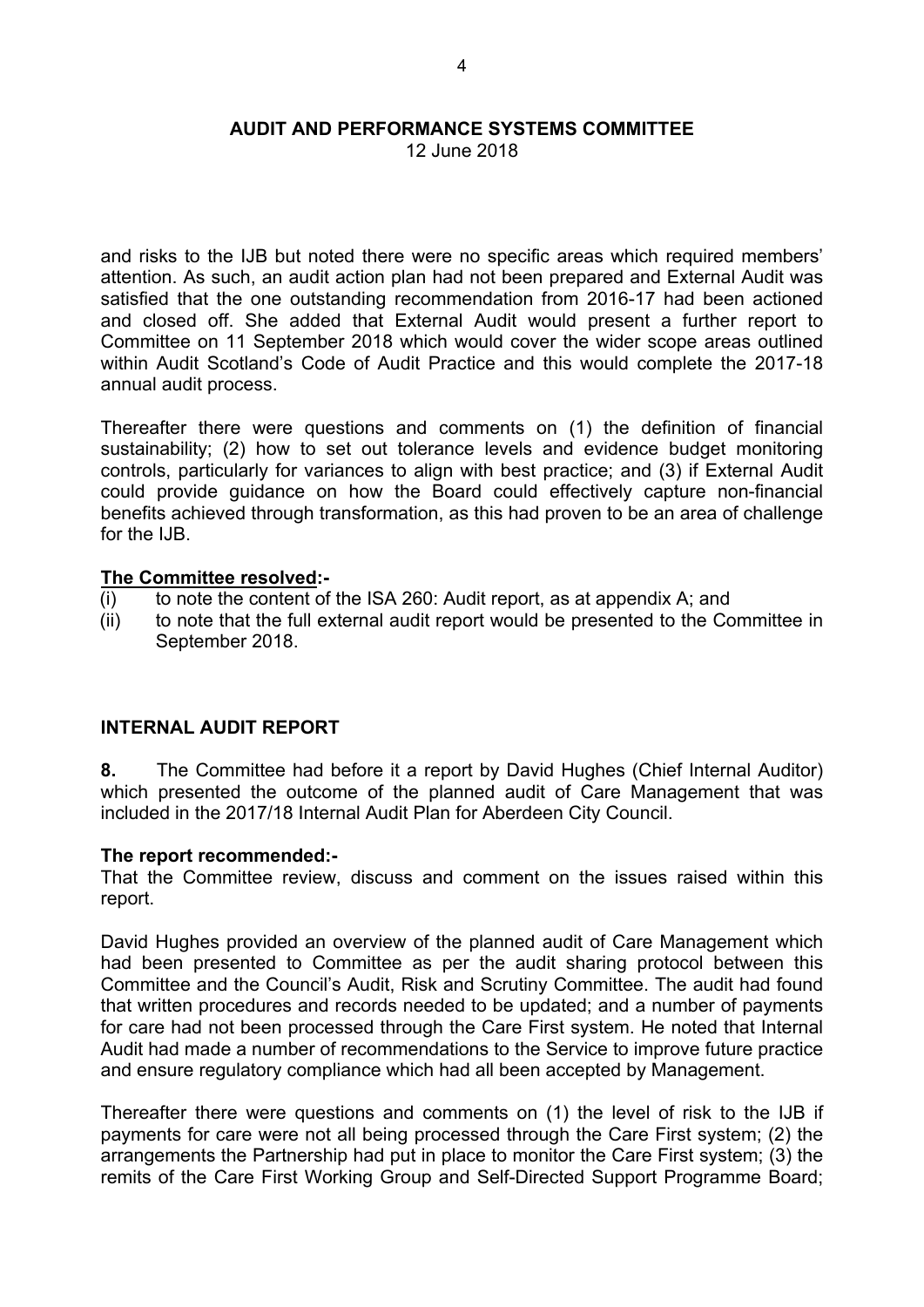12 June 2018

(4) the rationale for the Partnership having a portfolio of residential property; and (5) how the Partnership would engage with staff on the care management issues identified within Internal Audit's report.

#### **The Committee resolved:-**

- (i) to instruct the ACHSCP Business Manager to present further assurance to the Committee's next meeting, on the how the Partnership would manage and mitigate issues and risks relating to Care First which had been identified by Internal Audit; and
- (ii) otherwise note the report.

### **AUDIT SCOTLAND REPORT: ALEOS**

**9.** The Committee had before it a report by Alex Stephen which provided Members an opportunity to discuss and comment on the Audit Scotland Report 'Councils' use of arm's length organisations'.

#### **The report recommended:-**

That the Committee review, discuss and comment on the report attached as Appendix A.

Alex Stephen advised that Audit Scotland's report had been presented to today's meeting as it was considered good practice for relevant national reports to be reported to public audit committees. He explained that Bon Accord Care had been a subject of Audit Scotland's inquiry and the IJB had an interest in this as Bon Accord Care was an arms-length external organisation (ALEO) of Aberdeen City Council and was the IJB's biggest commissioning partner. Mr Stephen highlighted that the report was generally positive about the governance arrangements between Aberdeen City Council and Bon Accord Care, with no specific recommendations or specific causes for concern identified by the auditors for either the Council or Bon Accord Care. The Clerk confirmed that the Council's response to Audit Scotland's report would be presented to the Audit, Risk and Scrutiny Committee on 25 September 2018.

Thereafter members agreed that it would require ongoing assurance from Aberdeen City Council on its commissioning strategy, to determine the level of impact this may have on the IJB's Direction to Council to deliver adult social care services to ACHSCP.

#### **The Committee resolved:-**

To note the report.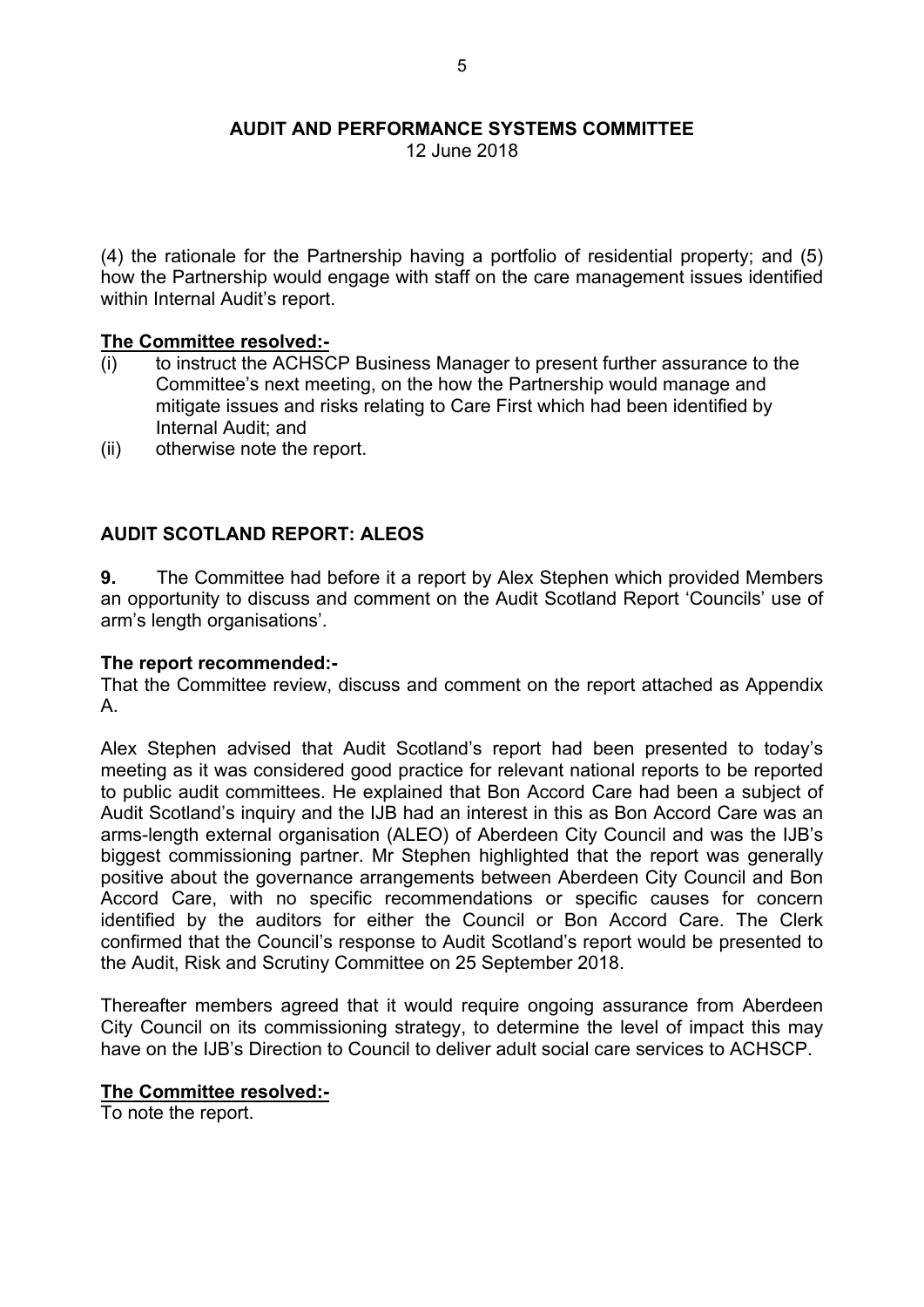12 June 2018

# **TRANSFORMATION PROGRAMME MONITORING REPORT**

**10.** The Committee had before it a report by Gail Woodcock (Lead Transformation Manager, ACHSCP) which provided an update on the progress of the Transformation Programme and included a high level overview of the full transformation programme, and a deeper dive into two of the work streams: (1) Self-Management and Building Community Capacity; and (2) Infrastructure, IT and Data Sharing.

#### **The report recommended:-**

That the Committee note the information provided in this report.

Gail Woodcock provided an overview of the transformation programme and highlighted the opportunities, costs and risks that had developed over the previous period since her last report to Committee in March and noted that formatting for the next report would be revised to focus on deliverability. Thereafter she delivered a deep-dive presentation on (1) Self-Management and Building Community Capacity; and (2) Infrastructure, IT and Data Sharing.

The Committee agreed that the report was very useful, and its formatting continued to improve each cycle. There were then discussions on (1) how more clarity could be provided within the report on overall programme expenditure, particularly in relation to variances and the rationale for over or under-spends; and (2) the IJB's charging policy and the de-medicalisation of equipment.

Thereafter there were questions and comments on (1) the reason for the change control in terms of budgeting/resource for the Health and Social Care Training Passport (formerly the Social Care Campus); (2) the use of transformation funding to deliver acute care at home, and whether this service could be integrated into the mainstream budget in future years; and (3) progress with regards to the Link Worker project, and how the Partnership could produce data that would enable the IJB to monitor the costs and benefits of the project, in terms of finance; service user wellbeing; and efficiencies made to the wider health and social care system.

# **The Committee resolved:-**

- (i) to note the report; and
- (ii) to thank Gail Woodcock for her very useful report and informative deep-dive presentation.

# **CONFIRMATION OF ASSURANCE**

**11.** The Chair provided Members with an opportunity to request additional sources of assurance for items on today's agenda, and thereafter asked the Committee to confirm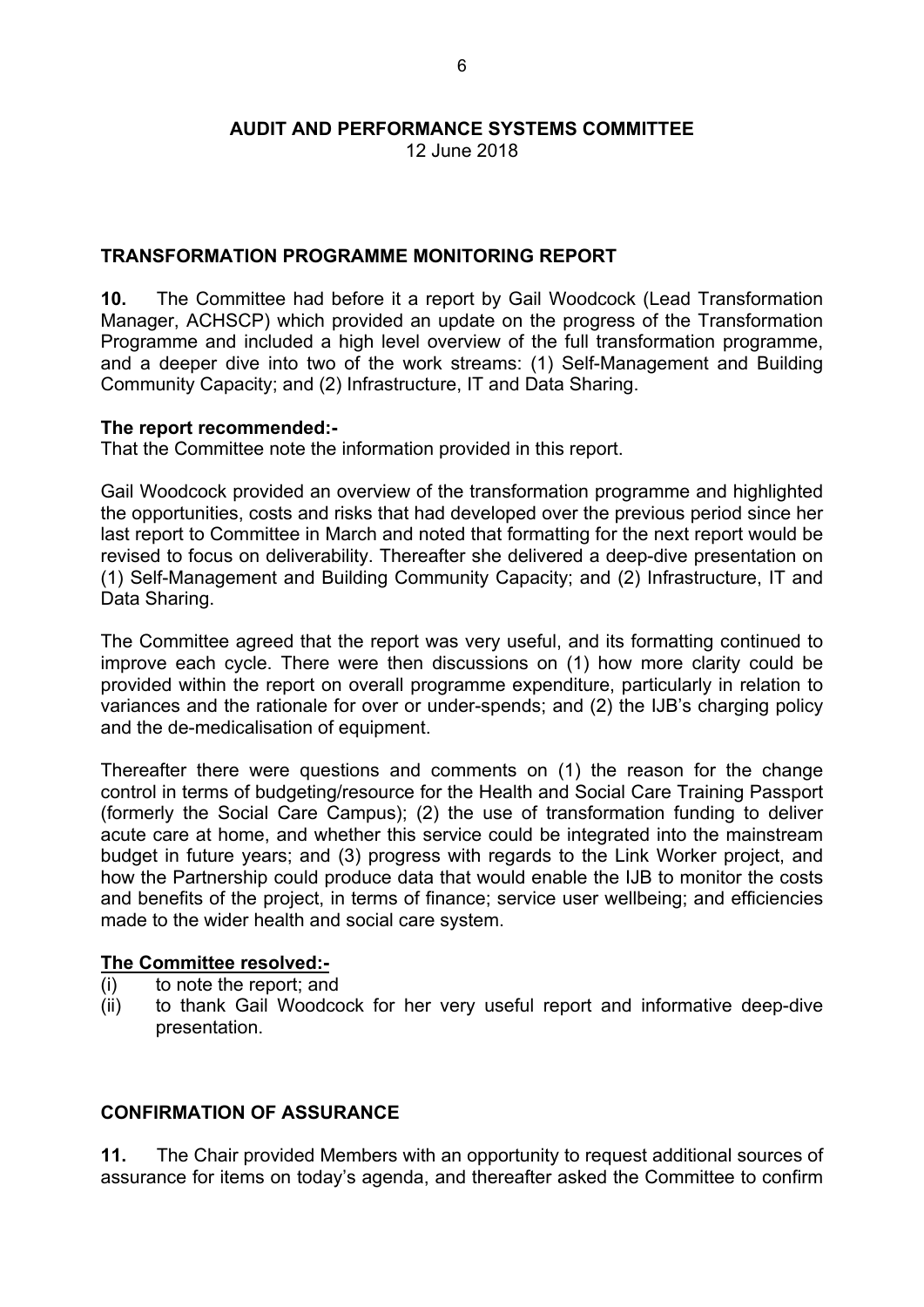12 June 2018

it had received adequate assurance to fulfil its duties as outlined within the Committee's Terms of Reference.

#### **The Committee resolved:-**

- (i) to instruct the Chief Finance Officer to prepare a Forward Report Planner for the next 12 months to provide assurance that the Committee was fulfilling duties as outlined within the terms of reference, and for this Forward Report Planner to be attached to future agendas as a standing item; and
- (ii) to confirm the receipt of adequate assurance for items on today's agenda.

**RHONA ATKINSON, Chairperson.**